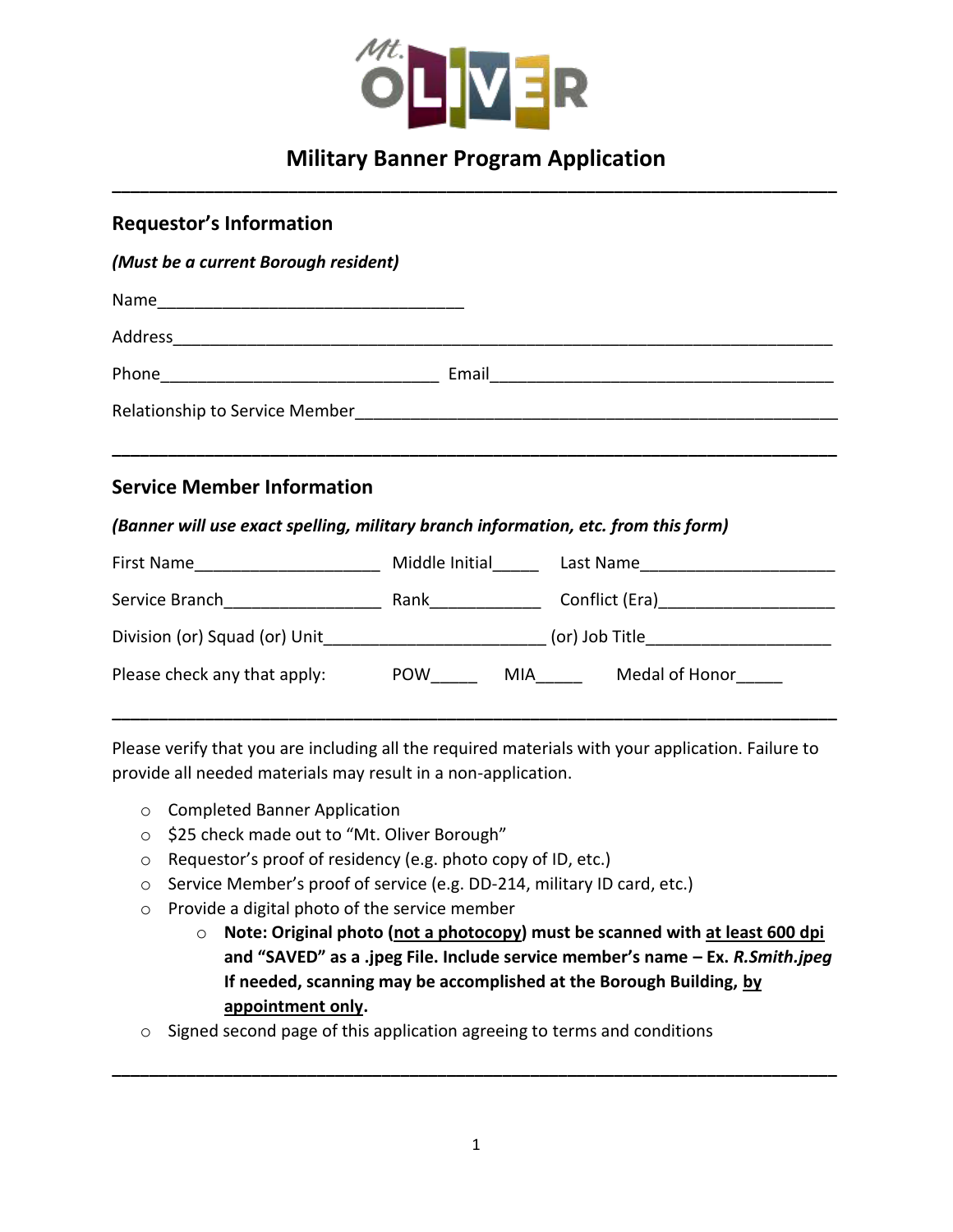## **Terms & Conditions**

1. Only service members who are current residents or an immediate relative to a current resident (e.g. mother, father, child, brother, sister, spouse) are eligible for the Military Banner Program. Applicant must provide documentation of their residency, as well as proof of service of the Service Member.

**\_\_\_\_\_\_\_\_\_\_\_\_\_\_\_\_\_\_\_\_\_\_\_\_\_\_\_\_\_\_\_\_\_\_\_\_\_\_\_\_\_\_\_\_\_\_\_\_\_\_\_\_\_\_\_\_\_\_\_\_\_\_\_\_\_\_\_\_\_\_\_\_\_\_\_\_\_\_**

2. Banners will be displayed in the 300-500 blocks of Brownsville Road for 3 consecutive display periods. A display period is Memorial Day through Veteran's Day. The Borough will store the banners between display periods. After expiration of the third display period, the Borough will return the banners to the applicants.

3. Understand that NO specific pole location is guaranteed for any banner placement.

4. The Borough is not responsible for lost, stolen, or damaged banners (including damage incurred by acts of nature or vandalism). Should damage occur and banners need repaired, they will be removed and given back to the applicant. The applicant may order a new banner to be installed in its place.

**By signing this application form, I agree that all of the information provided above, including, but not limited to, the spelling of the Service Member's name and military service details, is true and correct. The failure to provide one or more of the requested items and documentation identified above may result in the denial of my application. I also give Mt. Oliver Borough permission to use the Service Member's image and likeness on the printed banner, Borough website, social media platforms, and publications. By signing this application form, I acknowledge that I have read and agreed to all terms set forth herein.**

|                        |               | Date: |  |
|------------------------|---------------|-------|--|
| For Official Use Only: |               |       |  |
|                        |               |       |  |
| Fee                    | $\frac{1}{2}$ |       |  |
| Received               | \$ Cash/check |       |  |
| Notes:                 |               |       |  |
|                        |               |       |  |